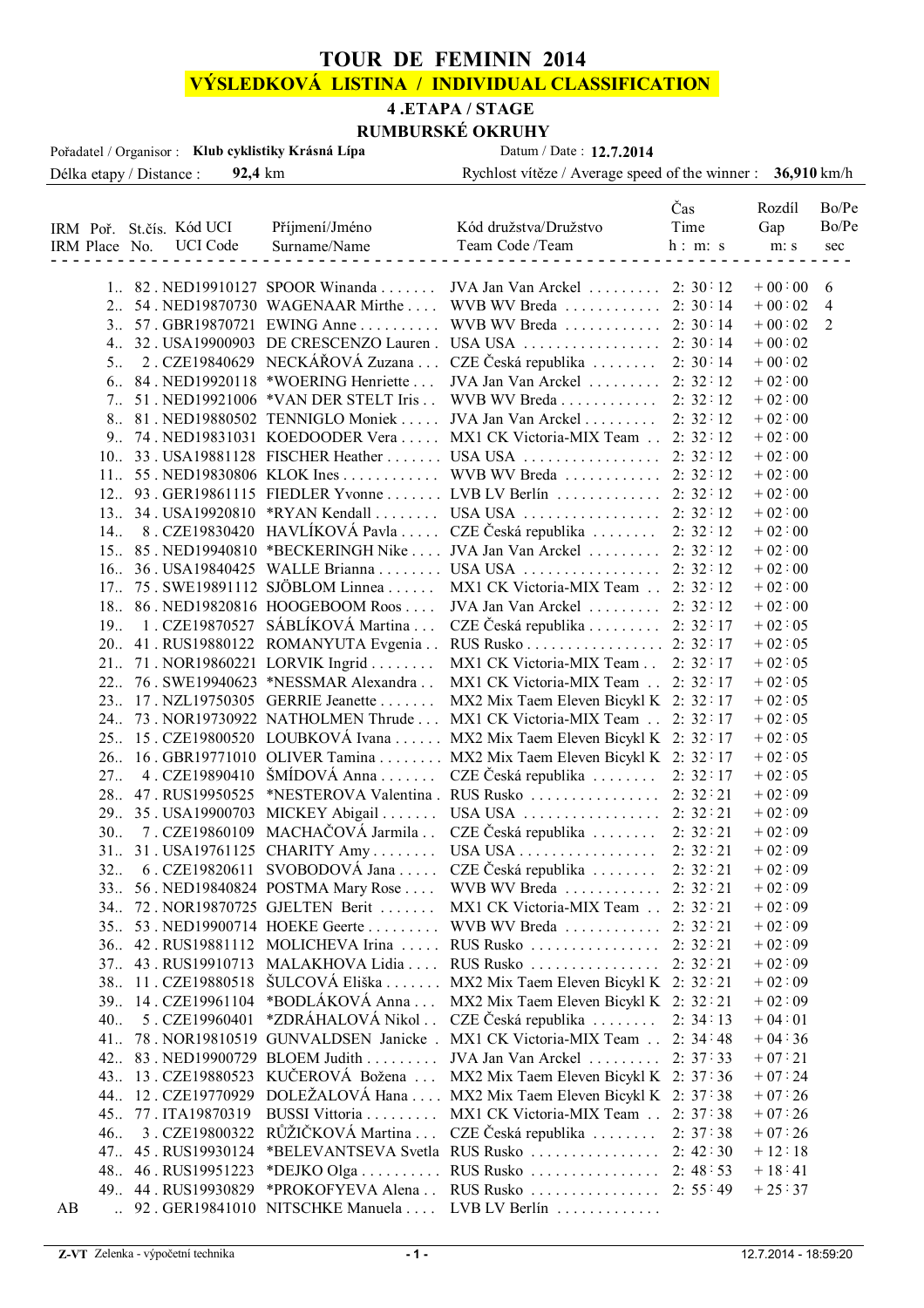Uvedené časy jsou bez bonifikací a penalizací./ All times are without bonifications and penalties . Nombre de partans/Number of starters/Počet startujících : 50 Coureurs hors délai/Riders finishing out of time limit/Počet závodníků po limitu : 0 Coureurs ayant abandonné/Riders abandoning the Race /Počet vzdalých závodníků : 1

| $AB = Abandon/Did not finish/Vzdal$                 | DNS=Non partant/ Did not Sta |
|-----------------------------------------------------|------------------------------|
| DO=Disqualifié/Disqualified/Diskvalifikace          | DOP=Dopage/Doping/Doping     |
| OTL=Hors délai/Outside Time Limit/Po časovém limitu | *=Moins de 23/Under 23/Do 2  |

Start/Nenastoupil na start o 23 let

|   |    | <b>BODOVACÍ SOUTĚŽ-DOJEZD v/ POINTS COMPETITION in :</b> |                 |                 |     | 4. ETAPĖ / STAGE                                 |        |
|---|----|----------------------------------------------------------|-----------------|-----------------|-----|--------------------------------------------------|--------|
|   |    | Poř. St. čís. Příjmení / Jméno                           | Body            |                 |     | Poř. St.čís. Příjmení / Jméno                    | Body   |
|   |    | Place No. Surname / Name                                 | Points          |                 |     | Place No. Surname / Name                         | Points |
|   | 82 | SPOOR Winanda 25                                         |                 |                 | 74  | KOEDOODER Vera $\ldots \ldots \ldots$ 7          |        |
|   | 54 | WAGENAAR Mirthe                                          | -20             | 10              | 33  | FISCHER Heather $\dots \dots \dots \dots$ 6      |        |
|   | 57 | EWING Anne $\ldots \ldots \ldots \ldots$ 16              |                 | 11              | 55. | KLOK $\text{Ines} \dots \dots \dots \dots \dots$ |        |
| 4 | 32 | DE CRESCENZO Lauren                                      | - 14            | 12 <sup>2</sup> | 93  | FIEDLER Yvonne $\ldots \ldots \ldots$            |        |
|   | 2  | NECKÁŘOVÁ Zuzana $\ldots$                                | $\overline{12}$ |                 | 34  |                                                  |        |
|   | 84 | *WOERING Henriette $\ldots$ 10                           |                 | 14              | 8   | HAVLIKOVÁ Pavla $\ldots \ldots \ldots$ 2         |        |
|   | 51 | $*$ VAN DER STELT Iris $\ldots$                          |                 | 15              | 85  | *BECKERINGH Nike $\ldots \ldots \ldots$ 1        |        |
|   | 81 | TENNIGLO Moniek                                          |                 |                 |     |                                                  |        |

# **DRUŽSTVA v / TEAMS CLASSIFICATION in : 4 . ETAPĚ / STAGE**

|                                                  | Cas     | Rozdíl |                                       | Cas     | Rozdíl   |
|--------------------------------------------------|---------|--------|---------------------------------------|---------|----------|
| Poř. Kód družstva/Družstvo                       | Time    | Gap    | Poř. Kód družstva/Družstvo            | Time    | Gap      |
| Place Team code / Team                           | h: m: s | m: s   | Place Team code / Team                | h: m: s | m: s     |
| 1. WVB WV Breda $\sqrt{7}$ : 32:40 $\sqrt{0.00}$ |         |        | 5. MX1 CK Victoria-MIX Team $7:36:41$ |         | $+04:01$ |
| 2. JVA Jan Van Arckel  7:34:36 + 01:56           |         |        | 6. MX2 Mix Team Eleven Bicykl 7:36:51 |         | $+04:11$ |
| $3. USA USA$ 7: 34:38 + 01:58                    |         |        | 7. RUS Rusko 7: 36:59 $+04:19$        |         |          |
| 4. CZE Česká republika 7: 34: 43 + 02: 03        |         |        |                                       |         |          |

### **RYCHLOSTNÍ PRÉMIE v / INTERMEDIATE SPRINTS in : 4 . ETAPĚ / STAGE**

#### **Staré Křečany 32km**

|  | 1  74 KOEDOODER Vera  MX1 CK Victoria 3 b     |  |  |
|--|-----------------------------------------------|--|--|
|  | 2  84 *WOERING Henriette  JVA Jan Van Arc 2 b |  |  |
|  | 3  36 WALLE Brianna  USA USA  1 b             |  |  |

#### **VRCHAŘSKÉ PRÉMIE v / MOUNTAIN PRIME in : 4 . ETAPĚ / STAGE**

| Sněžná 10km                                              |  | Sněžná 27km                                                                                    |  |  |  |  |
|----------------------------------------------------------|--|------------------------------------------------------------------------------------------------|--|--|--|--|
|                                                          |  | 1. 1 SÁBLÍKOVÁ Martina  CZE Česká republ 5 b   1. 1. SÁBLÍKOVÁ Martina  CZE Česká republik 5 b |  |  |  |  |
| 2 . 54 WAGENAAR Mirthe  WVB WV Breda . 3 b               |  | 2 . 54 . WAGENAAR Mirthe  WVB WV Breda  3 b                                                    |  |  |  |  |
| 3  4 ŠMÍDOVÁ Anna  CZE Česká republ 2 b                  |  | 3  36 . WALLE Brianna  USA USA  2 b                                                            |  |  |  |  |
| 4  71 LORVIK Ingrid  MX1 CK Victoria $1 b$               |  | 4 . 51 . * VAN DER STELT Iris . WVB WV Breda . 1 b                                             |  |  |  |  |
| Sněžná 46km                                              |  | Sněžná 64km                                                                                    |  |  |  |  |
| $1 \dots 54$ WAGENAAR Mirthe  WVB WV Breda $5 \text{ b}$ |  | 1  54. WAGENAAR Mirthe WVB WV Breda 5 b                                                        |  |  |  |  |
| 2. 2 NECKÁŘOVÁ Zuzana  CZE Česká republ 3 b              |  | $2 \ldots 32$ . DE CRESCENZO Lauren. USA USA 3 b                                               |  |  |  |  |
| $3 \dots 57$ EWING Anne  WVB WV Breda $2 \cdot b$        |  | 3  2. NECKÁŘOVÁ Zuzana  CZE Česká republik 2 b                                                 |  |  |  |  |
| 4 $\ldots$ 82 SPOOR Winanda $\ldots$ JVA Jan Van Arc 1 b |  | 4  82 . SPOOR Winanda  JVA Jan Van Arckel 1 b                                                  |  |  |  |  |
| Sněžná 83km                                              |  |                                                                                                |  |  |  |  |
| 1. 2 NECKÁŘOVÁ Zuzana  CZE Česká republ 5 b              |  |                                                                                                |  |  |  |  |
| 2  54 WAGENAAR Mirthe  WVB WV Breda . 3 b                |  |                                                                                                |  |  |  |  |
| 3  82 SPOOR Winanda  JVA Jan Van Arc 2 b                 |  |                                                                                                |  |  |  |  |
| $4 \dots 57$ EWING Anne  WVB WV Breda $1 \text{ b}$      |  |                                                                                                |  |  |  |  |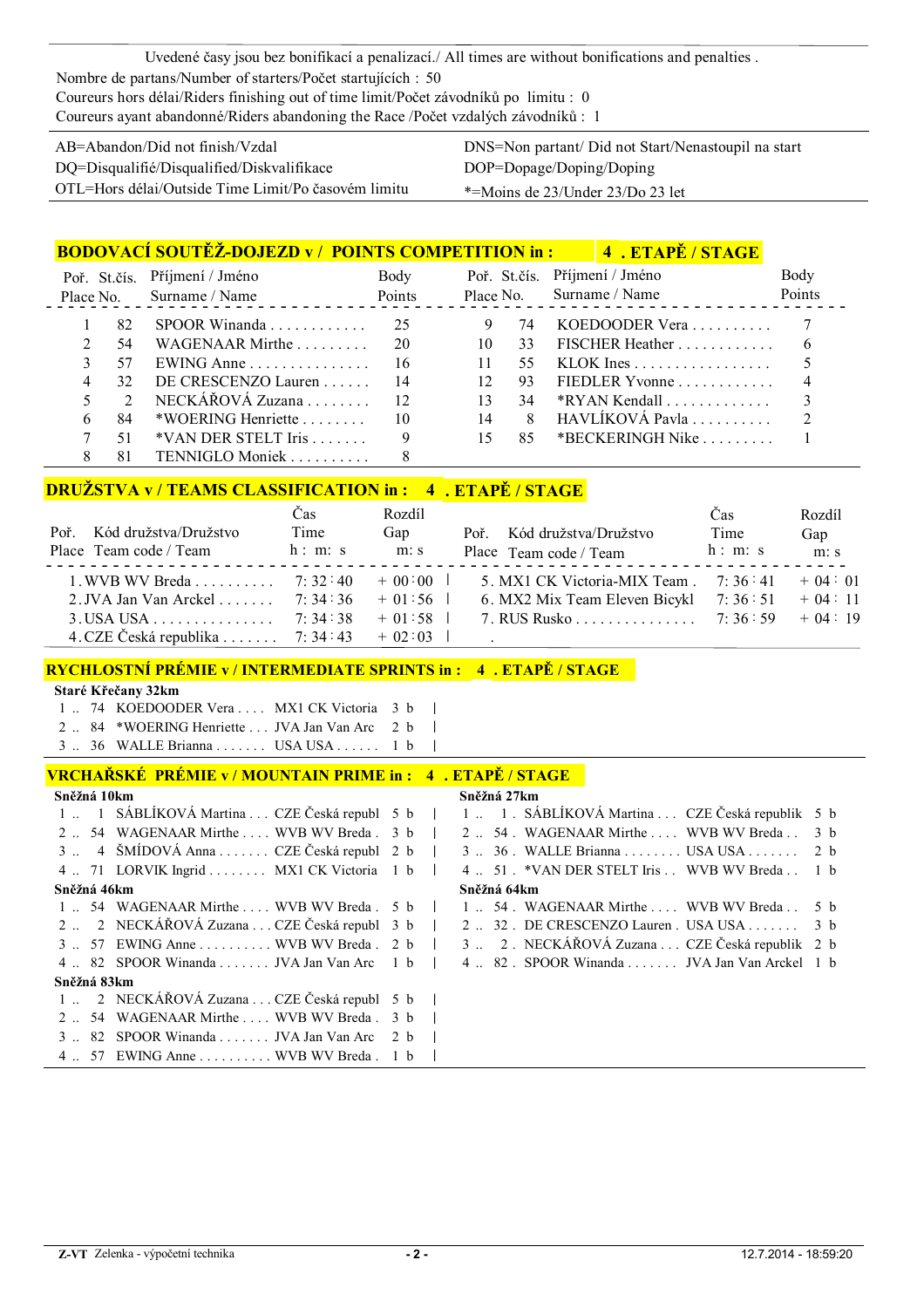## **CELKOVÉ VÝSLEDKY po / GENERAL CLASSIFICATION 4 . ETAPĚ / STAGE after :**

|                 |                 |                |                                                   | Čas     | Rozdíl    |                |
|-----------------|-----------------|----------------|---------------------------------------------------|---------|-----------|----------------|
| Poř. St.čís.    | Kód UCI         | Příjmení/Jméno | Kód družstva/Družstvo                             | Time    | Gap       | Bo/Pe          |
| Place No.       | <b>UCI</b> Code | Surname/Name   | Team Code /Team                                   | h: m: s | m: s      | sec            |
| $1$ .           | 74. NED19831031 |                | KOEDOODER Vera  MX1 CK Victoria-MIX Team          | 9:12:26 | $+ 00.00$ | 13             |
| $2$ .           | 36. USA19840425 |                |                                                   | 9:12:30 | $+ 00.04$ | 12             |
| 3 <sup>1</sup>  | 1. CZE19870527  |                | SÁBLÍKOVÁ Martina  CZE Česká republika            | 9:13:05 | $+ 00:39$ |                |
| $4$ .           | 31. USA19761125 |                | CHARITY Amy USA USA                               | 9:13:46 | $+ 01:20$ | $\overline{2}$ |
| 5.              | 81. NED19880502 |                | TENNIGLO Moniek JVA Jan Van Arckel                | 9:13:55 | $+ 01:29$ | 10             |
| 6.              | 84. NED19920118 |                | *WOERING Henriette JVA Jan Van Arckel             | 9:14:03 | $+ 01:37$ | 6              |
| $7$ .           | 71. NOR19860221 |                | LORVIK Ingrid MX1 CK Victoria-MIX Team            | 9:14:16 | $+ 01:50$ | 10             |
| $8$ .           | 54. NED19870730 |                | WAGENAAR Mirthe  WVB WV Breda                     | 9:14:23 | $+ 01:57$ | $\overline{4}$ |
| 9 <sub>1</sub>  | 76. SWE19940623 |                | *NESSMAR Alexandra MX1 CK Victoria-MIX Team       | 9:15:14 | $+ 02:48$ |                |
| 10.             | 86. NED19820816 |                | HOOGEBOOM Roos JVA Jan Van Arckel                 | 9:15:22 | $+ 02:56$ |                |
| 11.             | 82. NED19910127 |                | SPOOR Winanda JVA Jan Van Arckel                  | 9:15:28 | $+ 03:02$ | 6              |
| 12.             | 35. USA19900703 |                | MICKEY Abigail USA USA                            | 9:15:35 | $+ 03:09$ | $\overline{2}$ |
| 13.             | 51. NED19921006 |                | *VAN DER STELT Iris . WVB WV Breda                | 9:15:38 | $+ 03:12$ | 10             |
| $14$ .          | 16. GBR19771010 |                | OLIVER Tamina MX2 Mix Team Eleven Bicykl Kří      | 9:15:41 | $+ 03:15$ | $\overline{2}$ |
| 15.             | 2. CZE19840629  |                | NECKÁŘOVÁ Zuzana  CZE Česká republika             | 9:15:52 | $+ 03:26$ | $\overline{2}$ |
| $16$ .          | 57. GBR19870721 |                | EWING Anne WVB WV Breda                           | 9:15:55 | $+ 03:29$ | $\overline{2}$ |
| 17.             | 53. NED19900714 |                | HOEKE Geerte WVB WV Breda                         | 9:16:33 | $+ 04:07$ |                |
| $18$ .          | 73. NOR19730922 |                | NATHOLMEN Thrude MX1 CK Victoria-MIX Team         | 9:16:42 | $+ 04:16$ |                |
| 19.             | 72. NOR19870725 |                | GJELTEN Berit MX1 CK Victoria-MIX Team            | 9:16:45 | $+ 04:19$ |                |
| 20.             | 93. GER19861115 |                | FIEDLER Yvonne LVB LV Berlín                      | 9:16:55 | $+ 04:29$ |                |
| $21$ .          | 34. USA19920810 |                |                                                   | 9:17:12 | $+ 04:46$ |                |
| $22$ .          | 56. NED19840824 |                | POSTMA Mary Rose WVB WV Breda                     | 9:17:17 | $+ 04:51$ |                |
| 23.             | 75. SWE19891112 |                | SJÖBLOM Linnea MX1 CK Victoria-MIX Team           | 9:17:22 | $+04:56$  |                |
| 24.             | 33. USA19881128 |                |                                                   | 9:17:41 | $+ 05:15$ | $\mathbf{1}$   |
| 25.             | 6. CZE19820611  |                | SVOBODOVÁ Jana  CZE Česká republika               | 9:17:42 | $+ 05:16$ |                |
| 26.             | 4. CZE19890410  |                | ŠMÍDOVÁ Anna CZE Česká republika                  | 9:18:02 | $+ 05:36$ |                |
| 27.             | 7. CZE19860109  |                | MACHAČOVÁ Jarmila . CZE Česká republika           | 9:18:57 | $+ 06:31$ |                |
| 28.             | 15. CZE19800520 |                | LOUBKOVÁ Ivana MX2 Mix Team Eleven Bicykl Kří     | 9:19:01 | $+ 06:35$ |                |
| 29.             | 55. NED19830806 |                | KLOK Ines WVB WV Breda                            | 9:19:06 | $+ 06:40$ |                |
| 30.             | 17. NZL19750305 |                | GERRIE Jeanette MX2 Mix Team Eleven Bicykl Kří    | 9:19:11 | $+ 06:45$ |                |
| 31.             | 42. RUS19881112 |                | MOLICHEVA Irina  RUS Rusko                        | 9:20:23 | $+ 07:57$ |                |
| 32.             | 8. CZE19830420  |                | HAVLÍKOVÁ Pavla  CZE Česká republika              | 9:20:23 | $+ 07:57$ | 3              |
| 33.             | 47. RUS19950525 |                | *NESTEROVA Valentina. RUS Rusko                   | 9:20:25 | $+ 07:59$ | 1              |
| 34.             | 77. ITA19870319 |                | BUSSI Vittoria MX1 CK Victoria-MIX Team           | 9:21:59 | $+09:33$  |                |
| 35.             | 78. NOR19810519 |                | GUNVALDSEN Janicke . MX1 CK Victoria-MIX Team     | 9:22:24 | $+09:58$  |                |
| 36.             | 43. RUS19910713 |                | MALAKHOVA Lidia  RUS Rusko                        | 9:22:44 | $+ 10:18$ |                |
| 37 <sub>1</sub> | 32. USA19900903 |                | DE CRESCENZO Lauren. USA USA                      | 9:28:16 | $+ 15:50$ |                |
| $38$ .          | 85. NED19940810 |                | *BECKERINGH Nike JVA Jan Van Arckel               | 9:32:00 | $+ 19:34$ |                |
| 39.             | 41. RUS19880122 |                | ROMANYUTA Evgenia RUS Rusko                       | 9:34:22 | $+21:56$  | P20            |
| 40.             | 3. CZE19800322  |                | RŮŽIČKOVÁ Martina CZE Česká republika             | 9:35:34 | $+23:08$  |                |
| 41.             | 83. NED19900729 |                | BLOEM Judith JVA Jan Van Arckel                   | 9:37:38 | $+ 25:12$ |                |
| 42.             | 13. CZE19880523 |                | KUČEROVÁ Božena  MX2 Mix Team Eleven Bicykl Kří   | 9:38:16 | $+25:50$  |                |
| 43.             | 14. CZE19961104 |                | *BODLÁKOVÁ Anna  MX2 Mix Team Eleven Bicykl Kří   | 9:45:29 | $+33:03$  |                |
| 44.             | 11. CZE19880518 |                | ŠULCOVÁ Eliška MX2 Mix Team Eleven Bicykl Kří     | 9:46:05 | $+33:39$  |                |
| 45.             | 5. CZE19960401  |                | *ZDRÁHALOVÁ Nikol . CZE Česká republika           | 9:47:00 | $+34:34$  |                |
| 46.             | 45. RUS19930124 |                | *BELEVANTSEVA Svetla RUS Rusko                    | 9:51:17 | $+38:51$  |                |
| 47.             | 12. CZE19770929 |                | DOLEŽALOVÁ Hana  MX2 Mix Team Eleven Bicykl Kří   | 9:52:08 | $+39:42$  |                |
| 48.             | 46. RUS19951223 |                | *DEJKO Olga RUS Rusko 10: 02:39                   |         | $+ 50:13$ |                |
| 49.             | 44. RUS19930829 |                | *PROKOFYEVA Alena . RUS Rusko 10: 12:57 +1: 00:31 |         |           |                |

Celková délka / Total Distance : **326,7** km Rychlost vítěze / Average speed of the winner : **35,469** km/h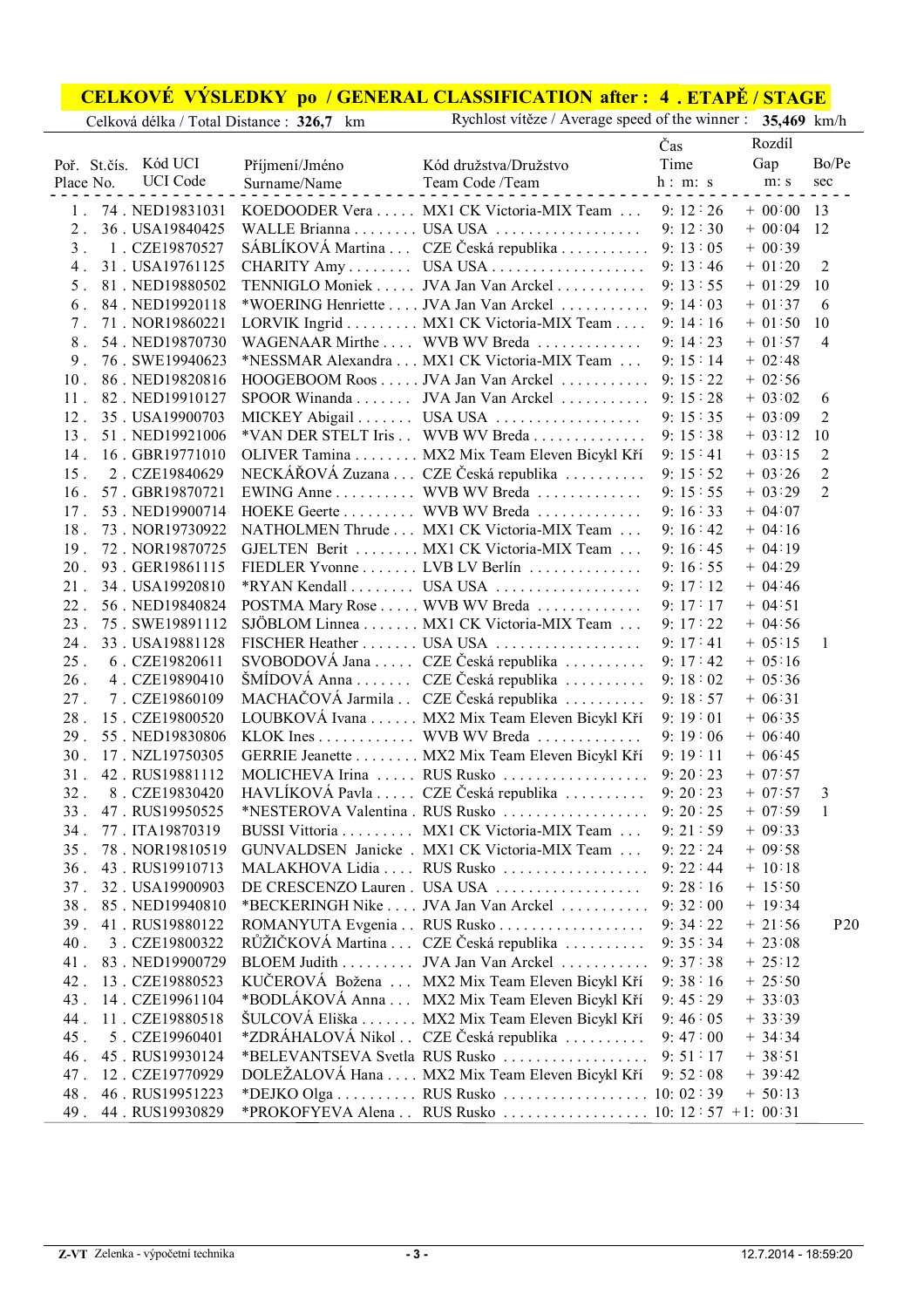## **DRUŽSTVA po / TEAMS CLASSIFICATION after : 4 . ETAPĚ / STAGE**

|                                                  | Cas  | Rozdíl |                                                     | Čas     | Rozdíl |
|--------------------------------------------------|------|--------|-----------------------------------------------------|---------|--------|
| Poř. Kód družstva/Družstvo                       | Time | Gap    | Poř. Kód družstva/Družstvo                          | Time    | Gap    |
| Place Team code / Team h: m: s                   |      | m: s   | Place Team code/ Team                               | h: m: s | m: s   |
|                                                  |      |        |                                                     |         |        |
| 2. MX1 CK Victoria-MIX Team $. 27:40:08 + 01:05$ |      |        | 6. MX2 Mix Team Eleven Bicykl 27: 53: 01 $+$ 13: 58 |         |        |
| 3. JVA Jan Van Arckel  27: 41:14 $+$ 02:11       |      |        | 7. RUS Rusko 27: 57: 20 + 18: 17                    |         |        |
| 4. CZE Česká republika  27: 43:50 + 04:47        |      |        |                                                     |         |        |

|           |                      |                  | <b>BODOVACÍ SOUTĚŽ / POINTS COMPETITION Oranžový trikot / Orange jersey</b> | (Prvních 10 závodníků.) |
|-----------|----------------------|------------------|-----------------------------------------------------------------------------|-------------------------|
|           | Poř. St.čís. Kod UCI | Příjmení / Jméno | Kód družstva / Družstvo                                                     | Body                    |
|           |                      |                  | Place No. UCI Code Surnme / Name Team Code / Team . Points Points           |                         |
|           |                      |                  | 74 NED19831031 KOEDOODER Vera  MX1 CK Victoria-MIX Team  54                 |                         |
|           |                      |                  |                                                                             |                         |
|           |                      |                  | 3 84 NED19920118 *WOERING Henriette  JVA Jan Van Arckel  45                 |                         |
| $4 \quad$ |                      |                  |                                                                             |                         |
|           |                      |                  | 5 31 USA19761125 CHARITY Amy USA USA 33                                     |                         |
|           |                      |                  | 6 71 NOR19860221 LORVIK Ingrid  MX1 CK Victoria-MIX Team  31                |                         |
|           |                      |                  | 81 NED19880502 TENNIGLO Moniek JVA Jan Van Arckel 29                        |                         |
|           |                      |                  |                                                                             |                         |
| 9         |                      |                  |                                                                             |                         |
|           |                      |                  |                                                                             |                         |

# **VRCHAŘSKÁ SOUTĚŽ / MOUNTAINS CLASSIFICATION . . Modrý trikot / Blue jersey**

| Poř. |                | St.čís. Kód UCI    | Příjmení / Jméno | Kód družstva / Družstvo                                  | Body   |
|------|----------------|--------------------|------------------|----------------------------------------------------------|--------|
|      |                | Place No. UCI Code | Surnme / Name    | Team Code / Team                                         | Points |
|      |                |                    |                  | CZE19870527 SÁBLÍKOVÁ Martina  CZE Česká republika  35   |        |
|      | 54             |                    |                  |                                                          |        |
|      |                |                    |                  | 71 NOR19860221 LORVIK Ingrid MX1 CK Victoria-MIX Team    | -18    |
| 4    |                |                    |                  | 2 CZE19840629 NECKÁŘOVÁ Zuzana  CZE Česká republika      | 10     |
| .5   |                |                    |                  | 86 NED19820816 HOOGEBOOM Roos  JVA Jan Van Arckel        |        |
| 6.   | 36.            | USA 19840425       |                  |                                                          | 6      |
|      | 31             |                    |                  |                                                          |        |
| 8    | 82.            |                    |                  | NED19910127 SPOOR Winanda  JVA Jan Van Arckel            |        |
| 9    | 74             |                    |                  | NED19831031 KOEDOODER Vera  MX1 CK Victoria-MIX Team     |        |
| 10   | 57             | GBR19870721        |                  |                                                          |        |
| 11   | 32             | USA19900903        |                  | DE CRESCENZO Lauren  USA USA                             |        |
| 12   | 76             |                    |                  | SWE19940623 *NESSMAR Alexandra  MX1 CK Victoria-MIX Team |        |
| 13   | $\overline{4}$ | CZE19890410        |                  | ŠMÍDOVÁ Anna CZE Česká republika                         |        |
| 14   | 51.            |                    |                  | $NED19921006$ *VAN DER STELT Iris  WVB WV Breda          |        |
| 15   |                | 6 CZE19820611      |                  | SVOBODOVÁ Jana  CZE Česká republika                      |        |

# **NEJLEPŠÍ ZÁVODNICE DO 23 LET po / BEST UNDER 23 after : 4 . ETAPĚ / STAGE**

|  |                      |                  | první 3 závodnice                                                      |                      |          |
|--|----------------------|------------------|------------------------------------------------------------------------|----------------------|----------|
|  | Poř. St.čís. Kód UCI | Příjmení / Jméno | Kód družstva/Družstvo                                                  | Čas/Time             | Roz/Gap  |
|  | Plac No. UCI Code    | Surname / Name   | Team Code / Team                                                       | $h: m: s \t h: m: s$ |          |
|  |                      |                  | 1. 84. NED19920118 *WOERING Henriette  JVA Jan Van Arckel  9:14:03     |                      |          |
|  |                      |                  | 2. 76 SWE19940623 *NESSMAR Alexandra MX1 CK Victoria-MIX Team  9:15:14 |                      | $+01:10$ |
|  |                      |                  | 3. 51. NED19921006 *VAN DER STELT Iris . WVB WV Breda 9: 15:38         |                      | $+01:35$ |

# **ROZDĚLENÍ TRIKOTŮ po / PRESENTATION JERSEY after : 4 . ETAPĚ / STAGE**

| Žlutý trikot / Yellow jersey : 74. NED19831031. KOEDOODER Vera MX1 CK Victoria-MIX Team |
|-----------------------------------------------------------------------------------------|
| Oranžový trikot / Orange jersey: 36. USA19840425. WALLE Brianna. USA USA                |
| Modrý trikot / Blue jersey : 1 . CZE19870527 . SÁBLÍKOVÁ Martina CZE Česká republika    |
| Bílý trikot / White jersey 84 NED19920118 . *WOERING Henriette JVA Jan Van Arckel       |